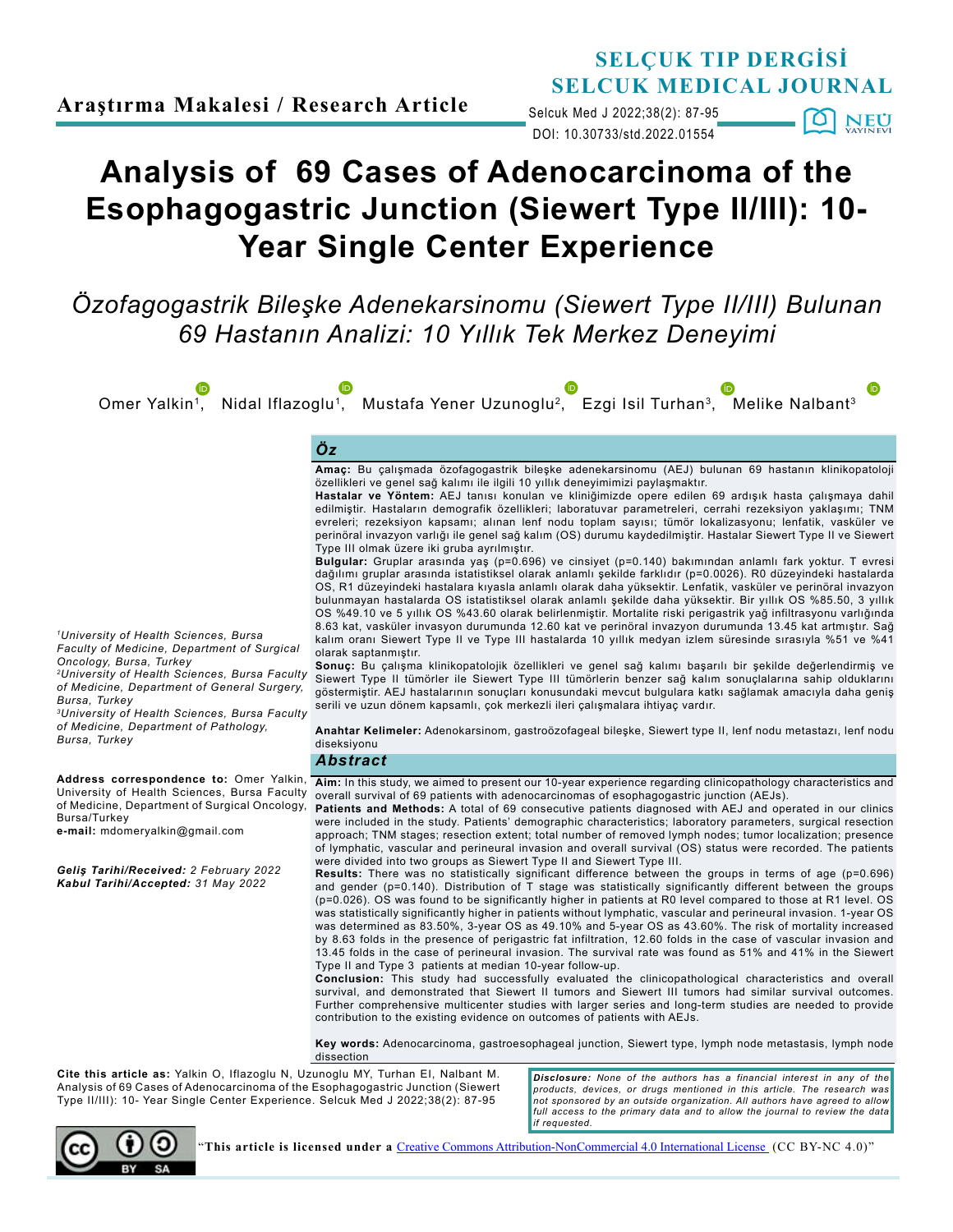# **INTRODUCTION**

Because of the borderline location of adenocarcinoma of the distal esophagus (AEJ) between the esophagus and stomach, many differencies exist among the studies ragarding the cause and classification of these tumors. Based on purely topographic anatomical criteria, Siewert et al. classified these tumors in three types, including Type I: adenocarcinoma of the distal esopgahus, Type II: true carcinoma of the cardia and Type III: subcardial gastric carcinoma (1). Accordingly, a tumor can be defined as AEJ if it centers within 5 cm above and 5 cm below the anatomic esophagogastric junction. Siewert II/III tumors are the major subtypes in East Asian countries, whereas Siewert I tumor is the major subtype in the Western countries (2). Studies have reported that Siewert III tumors are typically larger with poorer survival outcomes compared to Siewert II tumors, and are seen in the majority of patients with advanced gastric cancer (3).

AEJ is a malignant tumor with early hematogenous and lymphatic dissemination. In recent years, although the incidence of gastric cancer decreased gradually, the incidence of AEJ has risen, particularly in Western countries. In the developed countries, the prevalence of AEJ is rising at an alarm level. Despite multimodality treatment, prognosis of these tumors is still poor with a 5-year survival rate of around 30% (4). Lymph node metastasis is another important predictor of survival, and studies have reported a decrease from 53% to 11% in 5-year OS with the presence of lymph node metastasis (5). The etiology of AEJs is still unclear. Increasing trends of obesity and gastroesophageal reflux disease (GERD) have been blamed (6). It has been reported that there is a strong link between obesity and the development of AEJs (7). Smoking and alcohol intake have also been associated with the development of AEJs (8).

Complete tumor resection is the primary therapeutic strategy for tumor of AEJ (9). In Siewert II tumors, distal esophagectomy and total gastrectomy are the preferred approaches. Whereas, surgical treatment of Siewert tumors includes total gastrectomy and D1 lymp node dissection (10). However, since currently there is no guideline for the treatment of AEJs, treatment of the disease is based on existing guidelines for gastric and esophageal cancers. Recent research has focused on lymph node metastasis, surgical approaches and surgical resection methods. Numerous studies have been performed on clinicopathology characteristics and overall survival of patients with AEJ. However,

particularly long-term outcomes are still insufficient. In this study, we aimed to present our 10-year experience regarding clinicopathology characteristics and overall survival of 69 patients with AEJs.

# **PATIENTS AND METHODS**

The study protocol was approved by the local ethics committee of our hospital with the 18.11.2020 dated and 2020-10/3 numbered decision. Patients' consent was not deemed necessary as the study was designed as retrospective. The necessary permission to use patient data was obtained from the hospital management. The study was executed following the ethical principles of the Declaration of Helsinki. A total of 69 consecutive patients aged 4-65 years, diagnosed with AEJ and operated in our clinics using either total or proximal gastrectomy were enrolled in the study. Patients with other gastric or esophageal tumors were excluded from the study. Data used in this study were obtained from the hospital information technologies system and hospital archives. Patients' demographic characteristics such as age and gender; laboratory parameters, including albumin, hemoglobin and lymphocytes; blood ABO group; surgical resection approach (total or proximal gastrectomy); simultaneous organ resection; TNM stages; Borman classes, Lauren classes; resection extent (R0 or R1); total number of removed lymph nodes; tumor localization; histological differentiation status; resected lymph nodes; presence of lymphatic, vascular and perineural invasion; chemotherapy and radiotherapy status; and survival status were recorded. The patients were divided into two groups as Siewert Type II and Siewert Type III and the data obtained were compared between these two groups. *Surgical Approach*

A lesion centered between 1 cm oral and 2 cm aboral of the anatomic gastroesophageal junction (GEJ) was considered as Siewert Type II cancer, and a tumor centered more than 2 cm below the anatomic GEJ was considered as Siewert Type III cancer. The diagnostic evaluation included endoscopy with biopsy, barium swallow, abdominal ultrasonography and computed tomography (CT) of the chest and abdomen. No patient underwent preoperative chemotherapy or radiotherapy. The tumors were staged according to the International Union Against Cancer Cancer Staging (IUACC) 8th edition (11). The choice of surgical approach (total vs proximal resection) was based on the tumor type and the goal of achieving microscopic and macroscopic resection.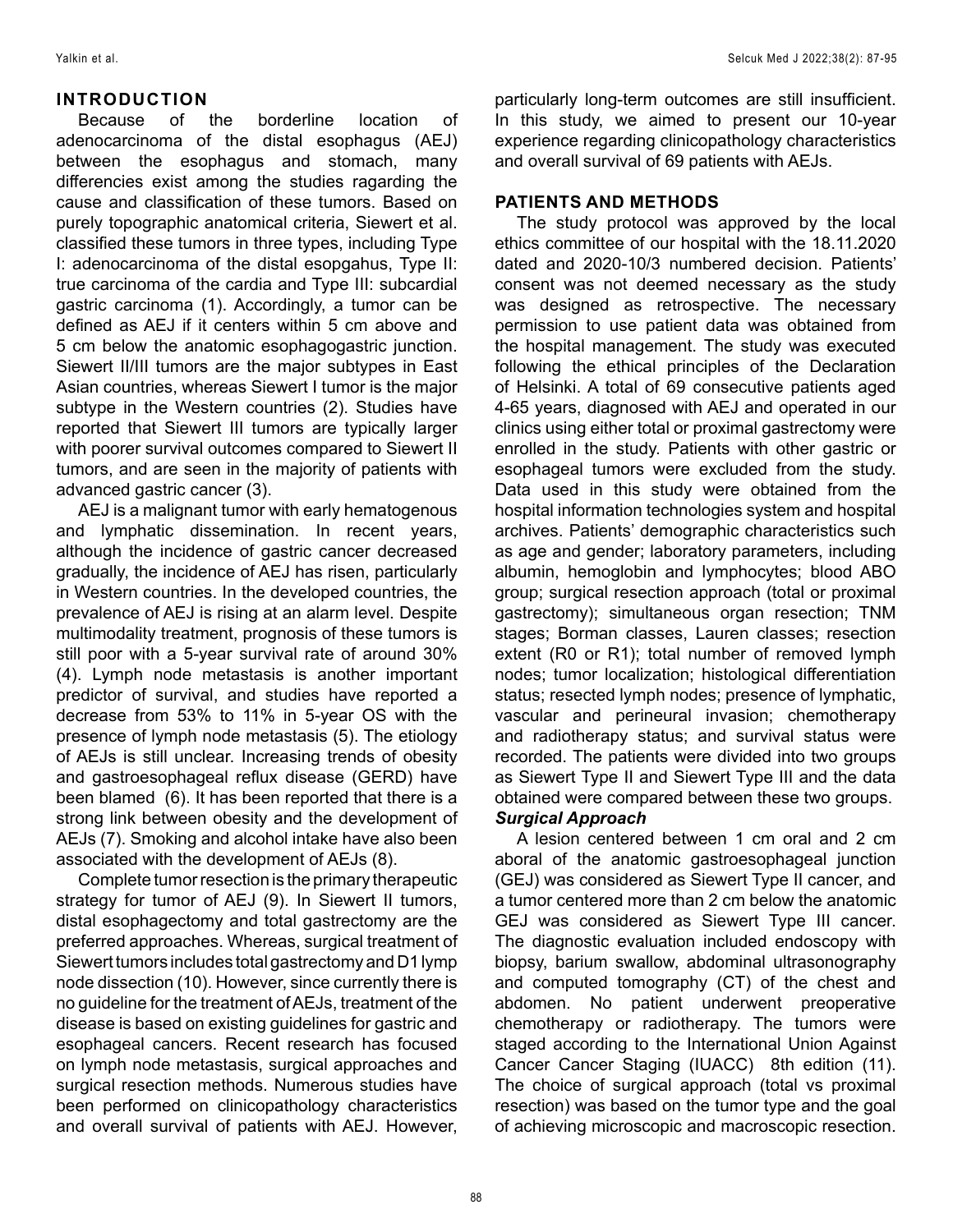In patients with Siewert type II tumors, an attempt was made to obtain complete tumor resection by means of an extended gastrectomy with transhiatal resection of the distal esophagus. Whereas in patients with Siewert type III cancer, an extended total gastrectomy with transhiatal resection of the distal esophagus was performed. The removed lymph nodes were counted and identified according their locations. The lesions were further classified according to the Borman and Lauren classification. Overall survival (OS) was calculated from the time of diagnosis until death or the last follow-up contact. Follow-up assessments were made in the form of outpatient visits or telephone interviews.

# *Statistical Analysis*

SPPS (IBM Corp. Released 2012. IBM SPSS Statistics for Windows, Version 21.0. Armonk, NY: IBM Corp.) software was used for performing the statistical analysis. The Shapiro–Wilk test was used to assess whether the variables followed normal distribution. Variables were reported as mean ± SD and median (minimum:maximum) values. According to the normality test results, Mann-Whitney U test and independent samples t-test were used to compare type II siewert and type III siewert groups. Categorical variables were compared by Chi square test, Fisher's exact test and Fisher-Freeman-Halton test. To estimate survival times Kaplan-Meier method was performed and the log-rank test was used to compare survival times across groups. Cox regression analysis was performed to determine the factors affecting mortality. p<0.05 values were considered statistically significant.

# **RESULTS**

A total of 69 consecutive patients with a mean age of 64.20±10.75 years were included in the study. The median follow-up duration for OS was 10 years. Female/male ratio was found as 6/31 in the Siewert type II group and 10/22 in the Sievert type III group. There was no statistically significant difference between the groups in terms of age (p=0.696) and gender (p=0.140). Among the studied parameters, only distribution of T stage was statistically significantly different between the groups (p=0.026). In the subgroup analysis, the rate of patients in T1/ T2 stage was higher in the Siewert type III group (21.90% vs 5.40%), while the rate of patients in T3 stage was higher in the Siewert type II group (56.80% vs 28.10%). The rate of patients in T4 stage was not different between the groups. No statistically significant difference was found between the Siewert type II and type III groups in terms of the other studied parameters (Table 1). The rate of survival in both

|  |  |  | Table 1. Clinicopathological characteristics of Siewert type II and type III groups |
|--|--|--|-------------------------------------------------------------------------------------|
|--|--|--|-------------------------------------------------------------------------------------|

| <b>Baseline information</b>    | Siewert type<br>$II (n=37)$ | Siewert type<br>III ( $n=32$ ) | p value            |
|--------------------------------|-----------------------------|--------------------------------|--------------------|
| Gender (F/M)                   | 6/31                        | 10/22                          | $0.140^{\circ}$    |
| Age (year)                     | 64.70±9.54                  | 63.69±11.96                    | 0.696 <sup>b</sup> |
| Albumin                        | 36 (10:49)                  | 35(23:48)                      | 0.918c             |
| Hemoglobin                     | 10.90 (1.20:14.80)          | 11(7.70:15.40)                 | 0.485c             |
| Lymphocyte                     | 1.60(1:4.78)                | 1.60(0.60:3.70)                | 0.833c             |
| <b>Blood Group</b>             |                             |                                |                    |
| Α                              | 17 (45.90%)                 | 15 (46.90%)                    |                    |
| $\sf B$                        | $8(21.60\%)$                | $6(18.80\%)$                   | $0.955^{\circ}$    |
| 0                              | 12 (32.40%)                 | 11 (34.40%)                    |                    |
| <b>Surgical Resection Ways</b> |                             |                                |                    |
| Total Gastrectomy (Open)       | 34 (91.90%)                 | 31 (96.90%)                    | 0.618 <sup>d</sup> |
| <b>Proximal Gastrectomy</b>    | $3(8.10\%)$                 | $1(3.10\%)$                    |                    |
| Simultaneous Organ Resection   | 10(27%)                     | $9(28.10\%)$                   | 0.919a             |
| T Stage                        |                             |                                |                    |
| T1/T2                          | $2(5.40\%)$                 | $7(21.90\%)$                   |                    |
| T3                             | 21 (56.80%)                 | $9(28.10\%)$                   | 0.026e             |
| Τ4                             | 14 (37.80%)                 | 16 (50%)                       |                    |
| N Stage                        |                             |                                |                    |
| N0                             | $6(16.20\%)$                | $7(21.90\%)$                   |                    |
| N <sub>1</sub>                 | $6(16.20\%)$                | 4 (12.50%)                     | $0.925^{\circ}$    |
| N <sub>2</sub>                 | $8(21.60\%)$                | $7(21.90\%)$                   |                    |
| N <sub>3</sub>                 | 17 (45.90%)                 | 14 (43.80%)                    |                    |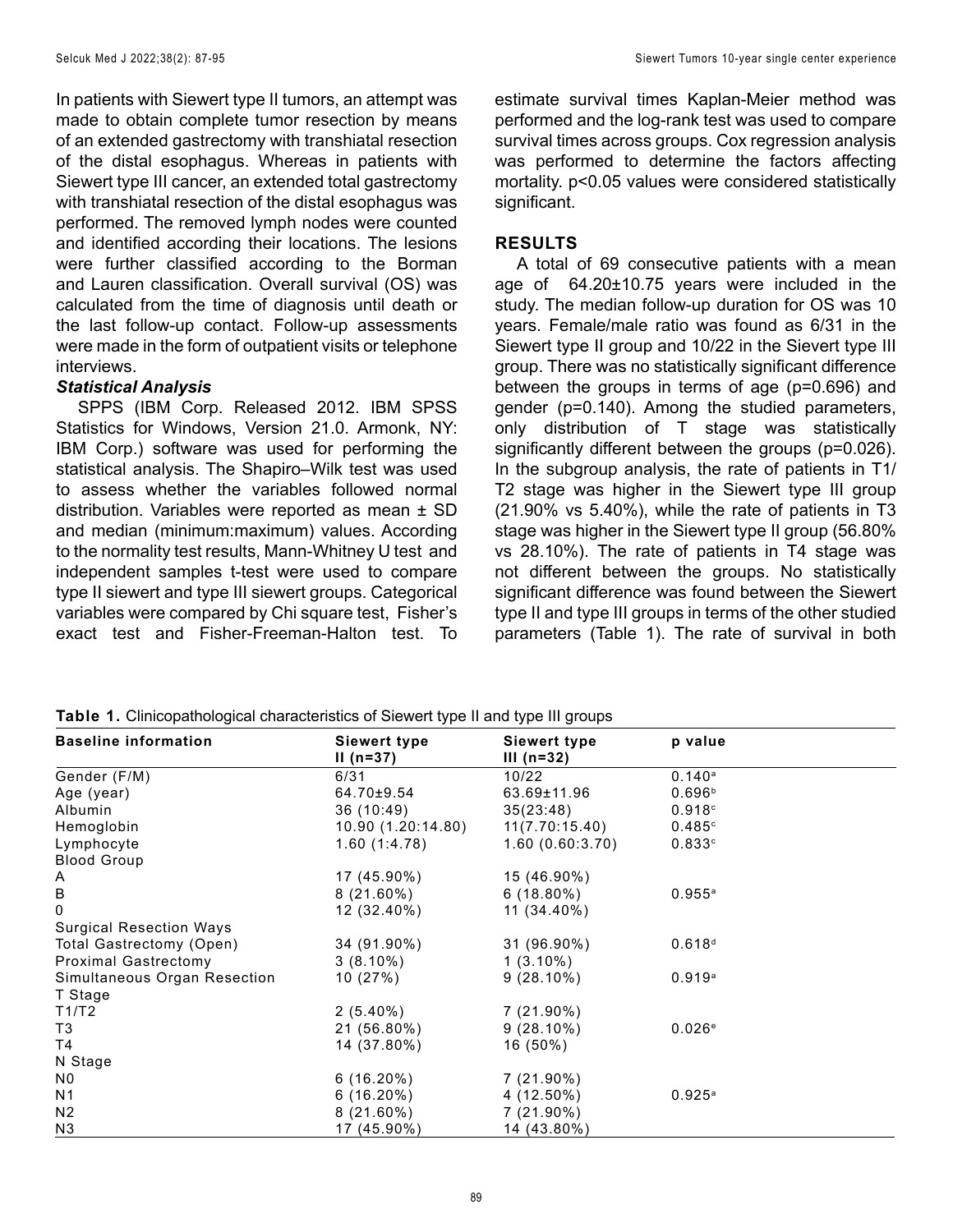#### **Table 1.** more

| <b>TNM Stage</b>                      |              |              |                      |
|---------------------------------------|--------------|--------------|----------------------|
| ΙA                                    | $1(2.70\%)$  | $2(6.30\%)$  |                      |
| IB                                    | 0            | $3(9.40\%)$  |                      |
| <b>IIA</b>                            | 4 (10.80%)   | $1(3.10\%)$  | 0.406e               |
| <b>IIB</b>                            | $5(13.50\%)$ | 4 (12.50%)   |                      |
| <b>IIIA</b>                           | 11 (29.70%)  | $7(21.90\%)$ |                      |
| <b>IIIB</b>                           | $9(24.30\%)$ | $6(18.80\%)$ |                      |
| <b>IIIC</b>                           | $7(18.90\%)$ | $9(28.10\%)$ |                      |
| <b>TNM Stage</b>                      |              |              |                      |
| Stage I                               | $1(2.70\%)$  | $5(15.60\%)$ |                      |
| Stage II                              | $9(24.30\%)$ | $5(15.60\%)$ | 0.167e               |
| Stage III                             | 27 (73%)     | 22 (68.80%)  |                      |
| <b>Borman Classification</b>          |              |              |                      |
| Type I                                | 0            | $3(9.40\%)$  |                      |
| Type II                               | 10(27%)      | 8(25%)       | 0.119e               |
| Type III                              | 23 (62.20%)  | 14 (43.80%)  |                      |
| Type IV                               | $4(10.80\%)$ | $7(21.90\%)$ |                      |
| Lauren Classification                 |              |              |                      |
| Intestinal                            | 28 (75.70%)  | 19 (59.40%)  |                      |
| <b>Diffuse</b>                        | $5(13.50\%)$ | $5(15.60\%)$ | 0.258a               |
|                                       |              |              |                      |
| Mix                                   | 4 (10.80%)   | 8(25%)       |                      |
| Grade                                 |              |              |                      |
| Grade I                               | $1(2.70\%)$  | 4 (12.50%)   |                      |
| Grade 2                               | 12 (32.40%)  | 10 (31.30%)  | 0.324e               |
| Grade 3                               | 24 (64.90%)  | 18 (56.30%)  |                      |
| Rezeksiyon                            |              |              |                      |
| R <sub>0</sub>                        | 33(89.20%)   | 27 (84.40%)  | 0.723 <sup>d</sup>   |
| R <sub>1</sub>                        | $4(10.80\%)$ | $5(15.60\%)$ |                      |
| Surgical Margin                       |              |              |                      |
| Negative                              | 30 (81.10%)  | 24 (75%)     | 0.541a               |
| Positive                              | 7 (18.90%)   | 8(25%)       |                      |
| Totaol number of resected lymph nodes | 25(3:60)     | 19(1:44)     | 0.081c               |
| Number of metastatic lymph nodes      | 6(0:26)      | 5(0:35)      | 0.986c               |
| Tumor diameter                        |              |              |                      |
| < 5 cm                                | $9(24.30\%)$ | 8(25%)       | 0.948a               |
| $\geq 5$ cm                           | 28 (75.70%)  | 24 (75%)     |                      |
| Tumor localization                    |              |              |                      |
| Lesser curvature                      | 17 (45.90%)  | 22 (68.80%)  |                      |
| Greater curvature                     | 7 (18.90%)   | $2(6.30\%)$  | 0.143e               |
| <b>Bilateral involvement</b>          | 13 (35.10%)  | 8(25%)       |                      |
| <b>Histological Differentiation</b>   |              |              |                      |
| Differentiated                        | $2(5.40\%)$  | 4 (12.50%)   |                      |
| Moderately differianted               | 10 (27%)     | 10 (31.30%)  | 0.491e               |
| Slightly differianted                 | 35 (67.60%)  | 18 (56.30%)  |                      |
| Lymph node dissection                 |              |              |                      |
| $D0 - D1$                             | $3(8.10\%)$  | $6(18.80\%)$ | $0.285$ <sup>d</sup> |
| $D2 - D3$                             | 34 (91.90%)  | 26 (81.30%)  |                      |
| Lymphatic invasion                    | 30 (81.10%)  | 23 (71.90%)  | 0.366a               |
| Vascular Invasion                     | 24 (64.90%)  | 17 (53.10%)  | 0.322a               |
| Perineural Invasion                   | 25 (67.60%)  | 20(62.50%)   | 0.659a               |
| Omental Implantation                  | $1(2.70\%)$  | $4(12.50\%)$ | 0.175 <sup>d</sup>   |
| Perigastric Fat Infiltration          | $6(16.20\%)$ | $3(9.40\%)$  | 0.489 <sup>d</sup>   |
| Adjuvant Chemotherapy                 | 30 (81.10%)  | 23 (71.90%)  | 0.366a               |
| Adjuvant Radiotherapy                 | 15 (40.50%)  | 12 (37.50%)  | 0.796a               |
|                                       |              |              |                      |

Data were presented as median (minimum:maximum) and n (%).

# groups is seen in Figure 1.

Overall survival (OS) was analyzed in both groups.

OS was found to be significantly higher in patients at R0 level compared to those at R1 level (64.91 vs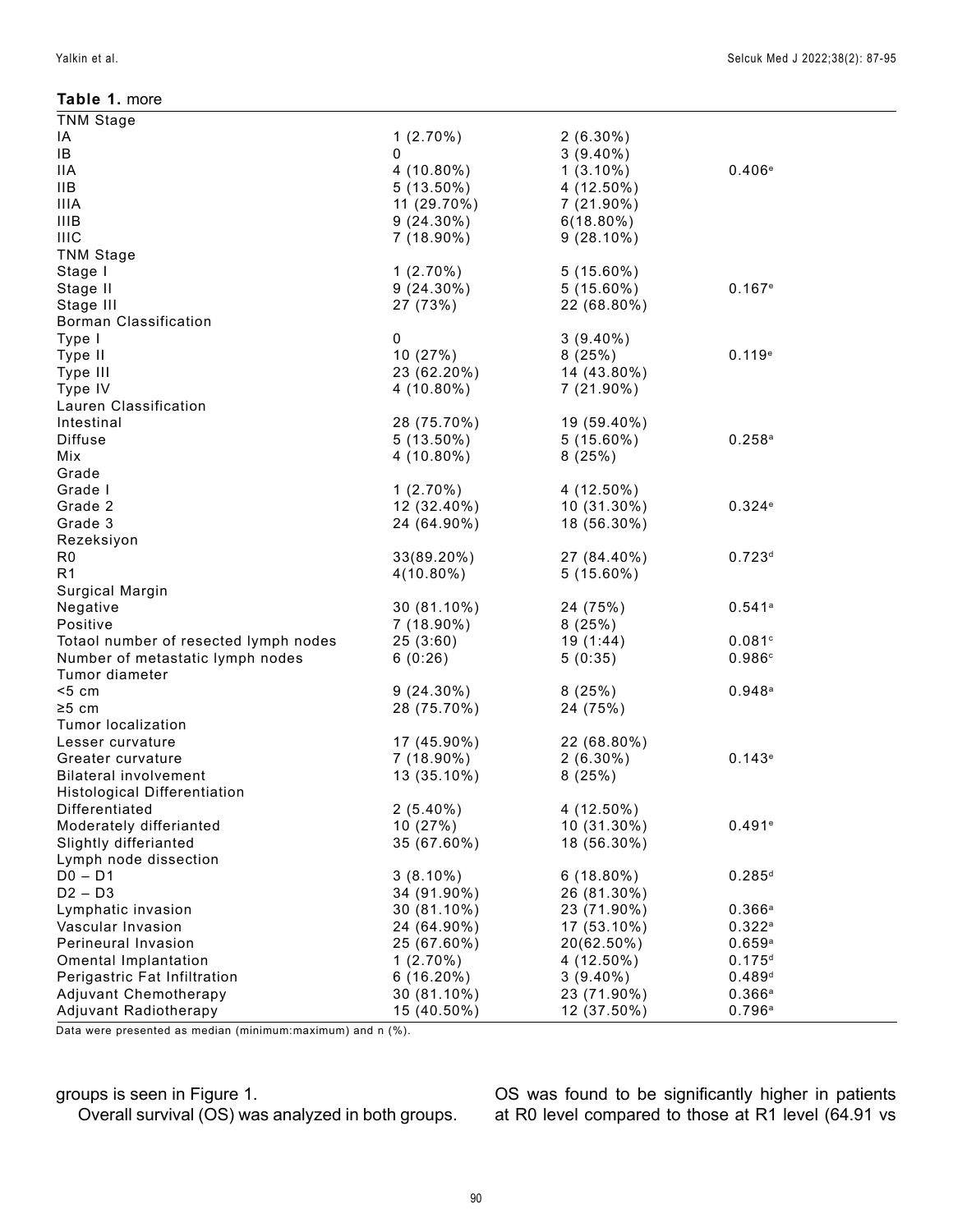

**Figure 1.** OS status of the patients in the Siewert type II and III groups.



**Figure 2.** Kaplan-Meier curves based on surgical microscopic margin (A), number of lymphadentomy (B), TNM stage (C) and Siewert type (D).

#### **Table 2.** Kaplan-Meier analysis for 61 cases (Siewert type II/III)

| $n = 61$                           | <b>Number of</b>                  | Number of           | $\overline{\text{os}}$ | p-value |
|------------------------------------|-----------------------------------|---------------------|------------------------|---------|
|                                    | patients at risk (%) <sup>§</sup> | Death $(\%)^{\psi}$ | (months)               |         |
| Gender                             |                                   |                     |                        |         |
| Female                             | 14 (23%)                          | $6(42.90\%)$        | 58.52±12.98            | 0.763   |
| Male                               | 44 (77%)                          | 23 (48.90%)         | 56.64±9.37             |         |
| <b>ABO Blood Group</b>             |                                   |                     |                        |         |
| Α                                  | 29 (47.50%)                       | 11 (37.90%)         | 69.85±12.44            |         |
| $\sf B$                            | 13 (21.30%)                       | $8(61.50\%)$        | $31.37 \pm 11.23$      | 0.113   |
| 0                                  | 19 (31.20%)                       | 10 (52.60%)         | $40.51 \pm 9.38$       |         |
| Siewert type                       |                                   |                     |                        |         |
| Type II                            | 32 (52.50%)                       | 13 (40.60%)         | $60.45 \pm 9.82$       | 0.297   |
| Type III                           | 29 (47.50%)                       | 16 (55.20%)         | 50.08±12.06            |         |
| <b>Surgical Resection Approach</b> |                                   |                     |                        |         |
| Total Gst.                         | 58 (95.10%)                       | 27 (46.60%)         | $58.63 \pm 8.81$       | 0.439   |
| Proksimal Gst.                     | $3(100\%)$                        | 2(66.67%)           | $32 \pm 24.65$         |         |
| Simultaneous Organ Resection       |                                   |                     |                        |         |
| Yes                                | 16 (26.20%)                       | $9(56.30\%)$        | 35.82±12.76            | 0.294   |
| No                                 | 45 (73.80%)                       | 20 (44.40%)         | 65.24±9.33             |         |
| T Stage                            |                                   |                     |                        |         |
| T1/T2                              | $8(13.10\%)$                      | $1(12.50\%)$        | 79.75±12.34            |         |
| T <sub>3</sub>                     | 28 (45.90%)                       | 15 (53.60%)         | 50.89±11.90            | 0.06    |
| T4                                 | 25 (41%)                          | 13 (52%)            | 53.21±10.21            |         |
| N Stage                            |                                   |                     |                        |         |
| N <sub>0</sub>                     | 12 (19.70%)                       | $2(16.70\%)$        | 78.06±10.11            |         |
| N <sub>1</sub>                     | $8(13.10\%)$                      | $4(50\%)$           | 62.09±21.27            | 0.06    |
| N <sub>2</sub>                     | 14 (23%)                          | $7(50\%)$           | 44.90±14.80            |         |
| N <sub>3</sub>                     | 27 (44.30%)                       | 11 (40.70%)         | $32 \pm 8.81$          |         |
| <b>TNM Stage</b>                   |                                   |                     |                        |         |
| IA                                 | $3(4.90\%)$                       | $0*$                |                        |         |
| IB                                 | $3(4.90\%)$                       | $0*$                |                        |         |
| <b>IIA</b>                         | $5(8.20\%)$                       | $1(20\%)$           | 24±8.49                | 0.577   |
| IIB                                | $7(11.50\%)$                      | $4(57.10\%)$        | 56.34±18.25            |         |
| <b>IIIA</b>                        | 16 (26.20%)                       | $8(50\%)$           | 58.64±12.61            |         |
| <b>IIIB</b>                        | 13 (21.30%)                       | $8(61.50\%)$        | $16.69 \pm 2.89$       |         |
| <b>IIIC</b>                        | 14 (23%)                          | $8(57.10\%)$        | 36.14±11.17            |         |
|                                    |                                   |                     |                        |         |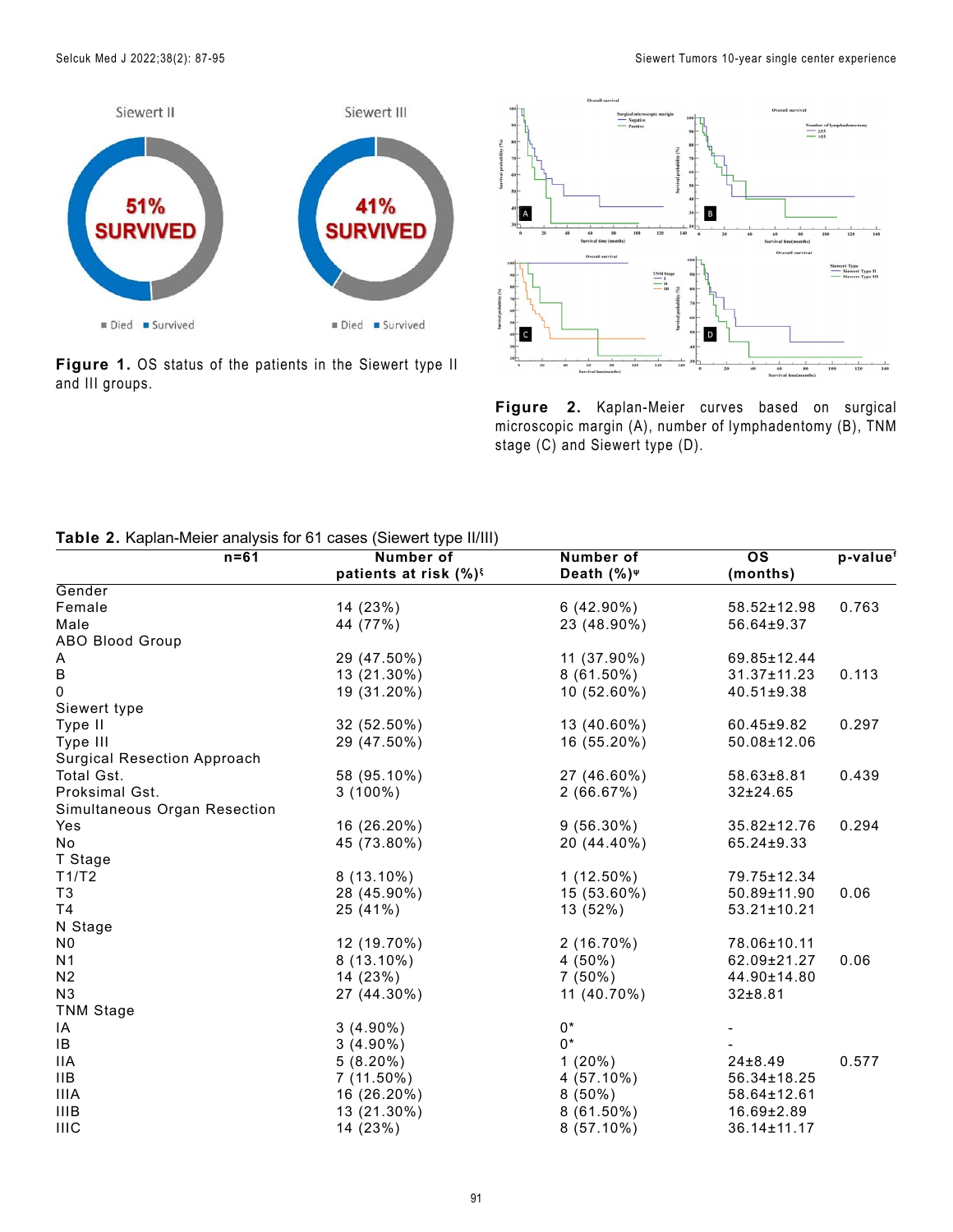#### **Table 2.** more

| <b>TNM</b> Stage                       |              |              |                  |         |
|----------------------------------------|--------------|--------------|------------------|---------|
| Stage I                                | $6(9.80\%)$  | $0^*$        |                  | 0.287   |
| Stage II                               | 12 (19.70%)  | $5(41.70\%)$ | 54.86±16.97      |         |
| Stage III                              | 43 (70.50%)  | 24 (55.80%)  | 47.35±8.16       |         |
| Grade                                  |              |              |                  |         |
| Grade I                                | $5(8.20\%)$  | $1(20\%)$    | 85.33±7.08       | 0.078   |
| Gade 2                                 | 19 (31.10%)  | $7(36.80\%)$ | 53.55±19.89      |         |
| Grade 3                                | 37 (60.70%)  | 21 (56.80%)  | 46.17±8.72       |         |
| Resection                              |              |              |                  |         |
| R <sub>0</sub>                         | 53(86.90%)   | 23 (43.40%)  | 64.01±9.05       | 0.034   |
| R <sub>1</sub>                         | $8(13.10\%)$ | 6(75%)       | 14.38±3.62       |         |
| Surgical Margin                        |              |              |                  |         |
| Negative                               | 47 (77%)     | 21 (44.70%)  | 62.28±9.59       | 0.32    |
| Positive                               | 14 (23%)     | $8(57.10\%)$ | 40.49±13.48      |         |
| Total number of removed<br>lymph nodes |              |              |                  |         |
| ≤15                                    | 15 (24.60%)  | $8(53.30\%)$ | 60.20±14.61      | 0.836   |
| $>15$                                  | 46 (34.40%)  | 21 (45.70%)  | 47.69±9.87       |         |
| Tumor diameter                         |              |              |                  |         |
| < 5 cm                                 | 16 (26.20%)  | $6(37.50\%)$ | 66.67±13.50      | 0.592   |
| $\geq 5$ cm                            | 45 (73.80%)  | 23 (51.10%)  | 53.45±9.72       |         |
| <b>Tumor localization</b>              |              |              |                  |         |
| Lesser Curvature                       | 36 (59%)     | 16 (44.40%)  | 67.38±10.23      |         |
| <b>Greater Curvature</b>               | $8(13.10\%)$ | $4(50\%)$    | 22.01±2.60       | 0.989   |
| <b>Bilateral Involvement</b>           | 17 (27.90%)  | $9(52.90\%)$ | 47.06±11.19      |         |
| <b>Histological Differentiation</b>    |              |              |                  |         |
| Differentiated                         | $6(9.80\%)$  | $2(33.30\%)$ | 72.44±13.16      |         |
| Moderately Differentiated              | 17 (27.90%)  | $6(35.30\%)$ | 55.78±21.44      | 0.214   |
| <b>Slightly Differentiated</b>         | 38 (62.30%)  | 21 (55.30%)  | $47.51 \pm 8.60$ |         |
| Lymph node dissection                  |              |              |                  |         |
| $D0 - D1$                              | $8(13.10\%)$ | $1(50\%)$    | 59.88±14.98      | 0.429   |
| $D2 - D3$                              | 53 (86.90%)  | 25(47.70%)   | 52.44±10.28      |         |
| Lymphatic invasion                     |              |              |                  |         |
| Yes                                    | 15 (24.60%)  | $4(26.70\%)$ | 82.74±15.78      | 0.021   |
| <b>No</b>                              | 46 (75.40%)  | 25(54.30%)   | 45.99±8.22       |         |
| Vascular Invasion                      |              |              |                  |         |
| Yes                                    | 26 (42.60%)  | $7(26.90\%)$ | 85.83±11.72      | < 0.001 |
| No.                                    | 35 (57.40%)  | 22(62.90%)   | 34.45±8.90       |         |
| Perineural Invasion                    |              |              |                  |         |
| Yes                                    | 21 (34.40%)  | 4(19%)       | 72.67±9.34       | 0.001   |
| No                                     | 40 (65.60%)  | 25 (62.50%)  | 44.14±9.19       |         |
| Omental Implantation                   |              |              |                  |         |
| Yes                                    | 57 (93.40%)  | 26 (45.60%)  | 61.15±8.78       | 0.465   |
| No                                     | $4(6.60\%)$  | 3(75%)       | 18.50±2.51       |         |
| Perigastric Fat Infiltration           |              |              |                  |         |
| Yes                                    | 55 (90.20%)  | 25 (45.50%)  | 62.03±8.84       | 0.117   |
| No                                     | $6(9.80\%)$  | $4(66.70\%)$ | 14.50±3.83       |         |
| Adjuvant Chemoterapy                   |              |              |                  |         |
| Yes                                    | 53 (86.90%)  | 25 (47.20%)  | 57.42±9.08       | 0.948   |
| No                                     | $8(13.10\%)$ | $4(50\%)$    | 51±15.34         |         |
| Radiotherapy                           |              |              |                  |         |
| Yes                                    | 27(44.30%)   | 13 (48.10%)  | 60.21±11.75      | 0.781   |
| No                                     | 34 (55.70%)  | 16 (47.10%)  | 49.72±7.81       |         |

l : n=69 kişi içerisindeki sayı ve oran olarak verilmiştir. ȷ : risk altındaki hasta sayısı içerisindeki sayı ve oran olarak verilmiştir.

\*: The relevant category was excluded from the analysis due to the insufficient number of data.

Overall survival (OS) time was represented as median ± standart error or mean ± standart error, f: Log-rank Test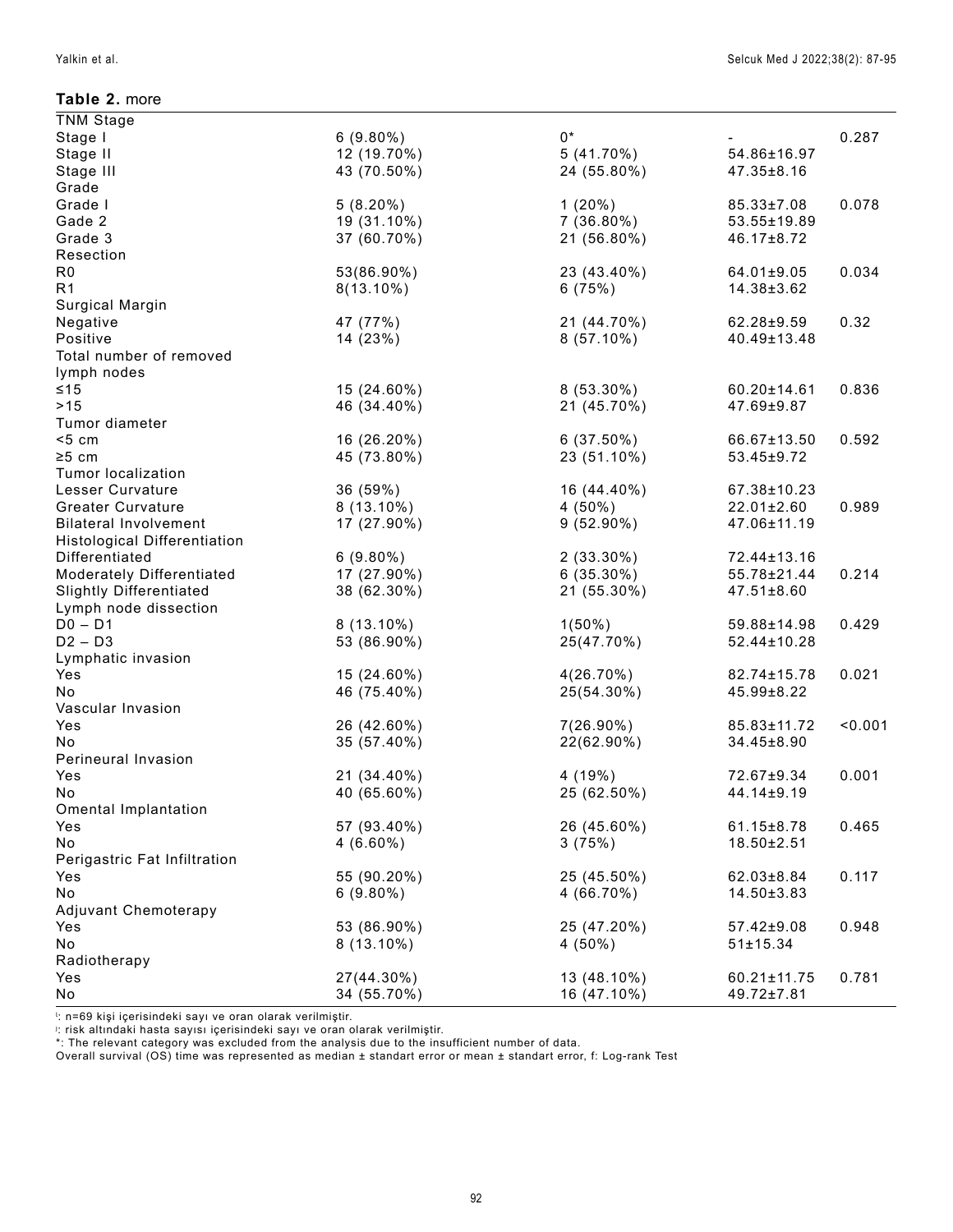14.38; p=0.034). OS was statistically significantly higher in patients without lymphatic invasion (82.74 vs 45.99; p=0.021). Similarly, OS was significantly higher in patients without vascular invasion (85.83 vs 34.45; p<0.001). In addition, OS was significantly higher in patients without perineural invasion (72.67 vs 44.14; p=0.001). The other variables did not affect OS (Table 2). 1-year OS was determined as 83.50%, 3-year OS as 49.10% and 5-year OS as 43.60%.

In order to determine the factors affecting mortality, a cox regression analysis was performed and the results are presented in Table 3. Variables that provide p<0.25 condition in the univariate cox regression were included in the multivariate cox regression model and the obtained model was found to be significant (p=0.008). When the results of multivariate regression analysis were examined; it was found that resection at R1 level increased the hazard of mortality by 12.37 folds. A one-unit increase in the number of metastatic lymph nodes was found to increase the hazard of mortality 1.13 times. The hazard of mortality increased by 8.63 folds in the presence of perigastric fat infiltration, 12.60 folds in the case of vascular invasion and 13.45 folds in the

# **Table 3.** Determination of the factors affecting mortality

| Wald<br>Wald<br>$HR(95\%CI)$<br>$HR(95\%CI)$<br>p<br>p<br>Siewert (Type III)<br>1.47(0.71:3.05)<br>0.306<br>1.05<br>Gender (Male)<br>0.09<br>1.15(0.47:2.82)<br>0.767<br>5.78<br>0.016<br>1.05<br>1.05(0.98:1.12)<br>1.05(1.01:1.09)<br>Age<br><b>Blood Type</b><br>4.04<br>0.133<br>0.104<br>В<br>3.95<br>2.55(1.01:6.40)<br>0.047<br>4.45<br>4.45(0.80:24.80)<br>0<br>3.55<br>1.32<br>0.250<br>3.55(0.89:14.12)<br>1.66(0.70:3.91)<br>2.22<br>0.96<br>Albumin<br>0.96(0.88:1.04)<br>0.96(0.91:1.01)<br>0.137<br>Hemoglobin<br>0.03<br>0.99(0.86:1.14)<br>0.868<br>Lymphocyte<br>0.13<br>1.10(0.67:1.79)<br>0.716<br><b>Surgical Resection Approach</b><br>(Proksimal Gastrectomy)<br>0.57<br>0.449<br>1.75(0.41:7.49)<br>Simultaneous organ resection<br>1.06<br>0.304<br>(Yes)<br>1.51(0.69.3.33)<br>Borrman Classification<br>9.93<br>0.002<br>1.07<br>1.07(0.37:3.10)<br>2.55(1.43:4.57)<br>Lauren Classification<br>2.21<br>0.137<br>0.44<br>0.44(0.18:1.09)<br>1.39(0.91:2.14)<br>12.37<br>12.37(1.97:77.80)<br>Resection (R1)<br>4.04<br>2.56(1.02:6.42)<br>0.045 | Univariate Cox<br><b>Regression Model</b> |  |  | <b>Multivariate Cox</b><br><b>Regression Model</b> |       |
|---------------------------------------------------------------------------------------------------------------------------------------------------------------------------------------------------------------------------------------------------------------------------------------------------------------------------------------------------------------------------------------------------------------------------------------------------------------------------------------------------------------------------------------------------------------------------------------------------------------------------------------------------------------------------------------------------------------------------------------------------------------------------------------------------------------------------------------------------------------------------------------------------------------------------------------------------------------------------------------------------------------------------------------------------------------------------|-------------------------------------------|--|--|----------------------------------------------------|-------|
|                                                                                                                                                                                                                                                                                                                                                                                                                                                                                                                                                                                                                                                                                                                                                                                                                                                                                                                                                                                                                                                                           |                                           |  |  |                                                    |       |
|                                                                                                                                                                                                                                                                                                                                                                                                                                                                                                                                                                                                                                                                                                                                                                                                                                                                                                                                                                                                                                                                           |                                           |  |  |                                                    |       |
|                                                                                                                                                                                                                                                                                                                                                                                                                                                                                                                                                                                                                                                                                                                                                                                                                                                                                                                                                                                                                                                                           |                                           |  |  |                                                    |       |
|                                                                                                                                                                                                                                                                                                                                                                                                                                                                                                                                                                                                                                                                                                                                                                                                                                                                                                                                                                                                                                                                           |                                           |  |  |                                                    | 0.167 |
|                                                                                                                                                                                                                                                                                                                                                                                                                                                                                                                                                                                                                                                                                                                                                                                                                                                                                                                                                                                                                                                                           |                                           |  |  |                                                    |       |
|                                                                                                                                                                                                                                                                                                                                                                                                                                                                                                                                                                                                                                                                                                                                                                                                                                                                                                                                                                                                                                                                           |                                           |  |  |                                                    | 0.088 |
|                                                                                                                                                                                                                                                                                                                                                                                                                                                                                                                                                                                                                                                                                                                                                                                                                                                                                                                                                                                                                                                                           |                                           |  |  |                                                    | 0.072 |
|                                                                                                                                                                                                                                                                                                                                                                                                                                                                                                                                                                                                                                                                                                                                                                                                                                                                                                                                                                                                                                                                           |                                           |  |  |                                                    | 0.322 |
|                                                                                                                                                                                                                                                                                                                                                                                                                                                                                                                                                                                                                                                                                                                                                                                                                                                                                                                                                                                                                                                                           |                                           |  |  |                                                    |       |
|                                                                                                                                                                                                                                                                                                                                                                                                                                                                                                                                                                                                                                                                                                                                                                                                                                                                                                                                                                                                                                                                           |                                           |  |  |                                                    |       |
|                                                                                                                                                                                                                                                                                                                                                                                                                                                                                                                                                                                                                                                                                                                                                                                                                                                                                                                                                                                                                                                                           |                                           |  |  |                                                    |       |
|                                                                                                                                                                                                                                                                                                                                                                                                                                                                                                                                                                                                                                                                                                                                                                                                                                                                                                                                                                                                                                                                           |                                           |  |  |                                                    |       |
|                                                                                                                                                                                                                                                                                                                                                                                                                                                                                                                                                                                                                                                                                                                                                                                                                                                                                                                                                                                                                                                                           |                                           |  |  |                                                    |       |
|                                                                                                                                                                                                                                                                                                                                                                                                                                                                                                                                                                                                                                                                                                                                                                                                                                                                                                                                                                                                                                                                           |                                           |  |  |                                                    |       |
|                                                                                                                                                                                                                                                                                                                                                                                                                                                                                                                                                                                                                                                                                                                                                                                                                                                                                                                                                                                                                                                                           |                                           |  |  |                                                    | 0.900 |
|                                                                                                                                                                                                                                                                                                                                                                                                                                                                                                                                                                                                                                                                                                                                                                                                                                                                                                                                                                                                                                                                           |                                           |  |  |                                                    | 0.077 |
|                                                                                                                                                                                                                                                                                                                                                                                                                                                                                                                                                                                                                                                                                                                                                                                                                                                                                                                                                                                                                                                                           |                                           |  |  |                                                    | 0.007 |
| Tumor diameter (>5 cm)<br>0.28<br>1.28(0.52:3.14)<br>0.597                                                                                                                                                                                                                                                                                                                                                                                                                                                                                                                                                                                                                                                                                                                                                                                                                                                                                                                                                                                                                |                                           |  |  |                                                    |       |
| 0.022<br>Tumor localization<br>0.989                                                                                                                                                                                                                                                                                                                                                                                                                                                                                                                                                                                                                                                                                                                                                                                                                                                                                                                                                                                                                                      |                                           |  |  |                                                    |       |
| 0.01<br>Greater curvature<br>1.04(0.34:3.14)<br>0.946                                                                                                                                                                                                                                                                                                                                                                                                                                                                                                                                                                                                                                                                                                                                                                                                                                                                                                                                                                                                                     |                                           |  |  |                                                    |       |
| 0.02<br>Bilateral involvement<br>1.06(0.47:2.41)<br>0.885                                                                                                                                                                                                                                                                                                                                                                                                                                                                                                                                                                                                                                                                                                                                                                                                                                                                                                                                                                                                                 |                                           |  |  |                                                    |       |
| 4.10<br>0.129<br>T Stage                                                                                                                                                                                                                                                                                                                                                                                                                                                                                                                                                                                                                                                                                                                                                                                                                                                                                                                                                                                                                                                  |                                           |  |  |                                                    | 0.088 |
| 4.06<br>8.16(1.06:62.90) 0.044<br>16.48(0.07:3715.20)<br>T3<br>16.48                                                                                                                                                                                                                                                                                                                                                                                                                                                                                                                                                                                                                                                                                                                                                                                                                                                                                                                                                                                                      |                                           |  |  |                                                    | 0.311 |
| T <sub>4</sub><br>3.28<br>6.59(0.86:50.70) 0.070<br>6.39<br>6.39(1.23:33.33)                                                                                                                                                                                                                                                                                                                                                                                                                                                                                                                                                                                                                                                                                                                                                                                                                                                                                                                                                                                              |                                           |  |  |                                                    | 0.028 |
| N Stage<br>6.22<br>0.102                                                                                                                                                                                                                                                                                                                                                                                                                                                                                                                                                                                                                                                                                                                                                                                                                                                                                                                                                                                                                                                  |                                           |  |  |                                                    | 0.453 |
| 2.25<br>3.66(0.67:20.01) 0.134<br>0.33<br>0.33(0.01:8.10)<br>N1                                                                                                                                                                                                                                                                                                                                                                                                                                                                                                                                                                                                                                                                                                                                                                                                                                                                                                                                                                                                           |                                           |  |  |                                                    | 0.500 |
| 2.05<br>0.05<br>N2<br>$3.18(0.65:15.49)$ 0.152<br>0.05(0.00:4.52)                                                                                                                                                                                                                                                                                                                                                                                                                                                                                                                                                                                                                                                                                                                                                                                                                                                                                                                                                                                                         |                                           |  |  |                                                    | 0.187 |
| 5.39<br>0.03<br>N <sub>3</sub><br>5.87(1.32:26.11) 0.020<br>0.03(0.00:2.98)                                                                                                                                                                                                                                                                                                                                                                                                                                                                                                                                                                                                                                                                                                                                                                                                                                                                                                                                                                                               |                                           |  |  |                                                    | 0.138 |
| Lymph node dissection(D2-D3)<br>0.60<br>1.53(0.52:4.49)<br>0.438                                                                                                                                                                                                                                                                                                                                                                                                                                                                                                                                                                                                                                                                                                                                                                                                                                                                                                                                                                                                          |                                           |  |  |                                                    |       |
| Number of lymphadenectomy(>15)<br>0.60<br>1.53(0.52:4.49)<br>0.438                                                                                                                                                                                                                                                                                                                                                                                                                                                                                                                                                                                                                                                                                                                                                                                                                                                                                                                                                                                                        |                                           |  |  |                                                    |       |
| Number of metastatic lymph nodes<br>2.91<br>1.13<br>1.13(1.00:1.28)<br>1.04(0.99:1.08)<br>0.088                                                                                                                                                                                                                                                                                                                                                                                                                                                                                                                                                                                                                                                                                                                                                                                                                                                                                                                                                                           |                                           |  |  |                                                    | 0.043 |
| Omental Implantation (Present)<br>0.51<br>1.55(0.46:5.20)<br>0.475                                                                                                                                                                                                                                                                                                                                                                                                                                                                                                                                                                                                                                                                                                                                                                                                                                                                                                                                                                                                        |                                           |  |  |                                                    |       |
| Perigastric Fat Infiltration (Present)<br>2.25<br>8.63<br>2.28(0.78:6.66)<br>0.134<br>8.63(1.18:63.15)                                                                                                                                                                                                                                                                                                                                                                                                                                                                                                                                                                                                                                                                                                                                                                                                                                                                                                                                                                    |                                           |  |  |                                                    | 0.034 |
| 5.51<br>TNM STAGE<br>2.66(1.18:6.04)<br>0.019<br>22.43<br>22.43(0.70:719.36)                                                                                                                                                                                                                                                                                                                                                                                                                                                                                                                                                                                                                                                                                                                                                                                                                                                                                                                                                                                              |                                           |  |  |                                                    | 0.079 |
| Vascular Invasion (Present)<br>1.66<br>12.60<br>12.60(1.38:115.17)<br>4.76(1.94:11.64) 0.001                                                                                                                                                                                                                                                                                                                                                                                                                                                                                                                                                                                                                                                                                                                                                                                                                                                                                                                                                                              |                                           |  |  |                                                    | 0.025 |
| Lymphatic Invasion (Present)<br>4.65<br>0.031<br>0.16<br>0.16(0.02:1.46)<br>3.24(1.11:9.45)                                                                                                                                                                                                                                                                                                                                                                                                                                                                                                                                                                                                                                                                                                                                                                                                                                                                                                                                                                               |                                           |  |  |                                                    | 0.104 |
| Perineural Invasion (Present)<br>8.45<br>4.87(1.68:14.14) 0.004<br>13.45<br>13.45(1.43:126.17)                                                                                                                                                                                                                                                                                                                                                                                                                                                                                                                                                                                                                                                                                                                                                                                                                                                                                                                                                                            |                                           |  |  |                                                    | 0.023 |
| Surgical Marigin (Positive)<br>0.95<br>1.50(0.66:3.41)<br>0.330                                                                                                                                                                                                                                                                                                                                                                                                                                                                                                                                                                                                                                                                                                                                                                                                                                                                                                                                                                                                           |                                           |  |  |                                                    |       |
| Histological differentiation<br>0.285<br>0.241                                                                                                                                                                                                                                                                                                                                                                                                                                                                                                                                                                                                                                                                                                                                                                                                                                                                                                                                                                                                                            |                                           |  |  |                                                    | 0.239 |
| 3.59<br>3.59(0.07:197.63)<br>Moderate<br>1.83<br>0.37(0.08:1.58)<br>0.177                                                                                                                                                                                                                                                                                                                                                                                                                                                                                                                                                                                                                                                                                                                                                                                                                                                                                                                                                                                                 |                                           |  |  |                                                    | 0.532 |
| 0.58(0.23:1.43)<br>15.10<br>15.10(0.54:419.10)<br>Differentiated<br>1.40<br>0.237                                                                                                                                                                                                                                                                                                                                                                                                                                                                                                                                                                                                                                                                                                                                                                                                                                                                                                                                                                                         |                                           |  |  |                                                    | 0.109 |
| Grade<br>4.32<br>0.115                                                                                                                                                                                                                                                                                                                                                                                                                                                                                                                                                                                                                                                                                                                                                                                                                                                                                                                                                                                                                                                    |                                           |  |  |                                                    | 0.115 |
| 1.06<br>3.03(0.37:25.03) 0.302<br>0.02(0.00:22.95)<br>Ш<br>0.02                                                                                                                                                                                                                                                                                                                                                                                                                                                                                                                                                                                                                                                                                                                                                                                                                                                                                                                                                                                                           |                                           |  |  |                                                    | 0.279 |
| Ш<br>2.80<br>5.60(0.74:42.20) 0.094<br>0.57<br>0.57(0.00:228.56)                                                                                                                                                                                                                                                                                                                                                                                                                                                                                                                                                                                                                                                                                                                                                                                                                                                                                                                                                                                                          |                                           |  |  |                                                    | 0.854 |
| Radiotherapy (Yes)<br>0.08<br>1.06<br>1.06(0.28:4.09)<br>0.90(0.43:1.89)<br>0.784                                                                                                                                                                                                                                                                                                                                                                                                                                                                                                                                                                                                                                                                                                                                                                                                                                                                                                                                                                                         |                                           |  |  |                                                    | 0.932 |
| 0.54<br>1.36<br>Chemotherapy (Yes)<br>0.97(0.33:2.79)<br>0.948<br>1.36(0.22:8.50)                                                                                                                                                                                                                                                                                                                                                                                                                                                                                                                                                                                                                                                                                                                                                                                                                                                                                                                                                                                         |                                           |  |  |                                                    | 0.745 |

HR: Hazard Ratio, CI:Confidence Interval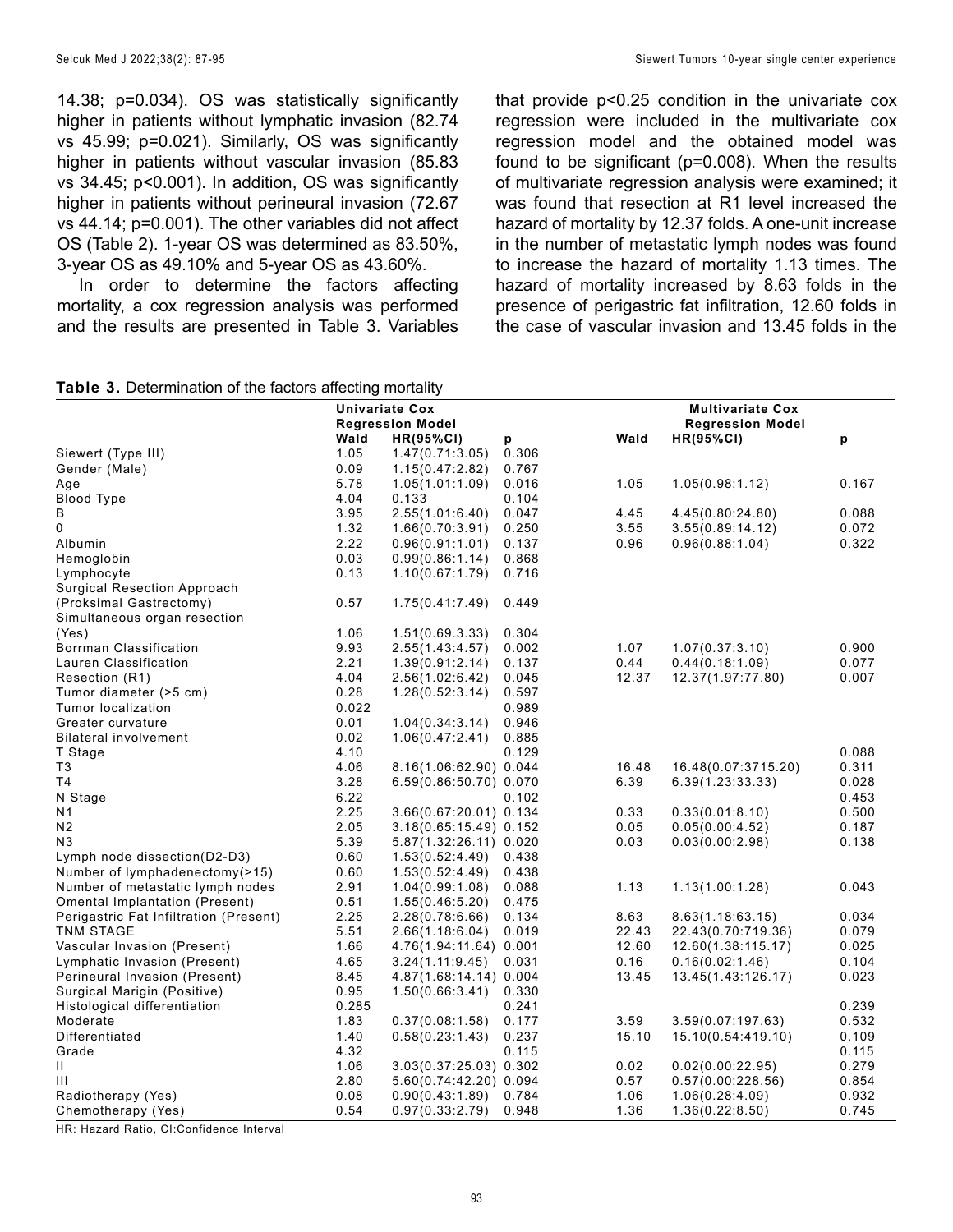case of perineural invasion. Figure 2 shows survival curves based on surgical microscopic margin, number of lymphadentomy, TNM stage and Siewert type.

# **DISCUSSION**

In this study, clinicopathologic characteristics and overall survival were compared between Siewert type II and type III AEJs. No statistically significant difference was found between the two group in terms of demographic variables, including age and gender. Similarly, Yuasa et al. found no significantly different variables between Siewert type II and type III AEJs (12). In most countries, AEJ is twice to four times more frequent in men compared to women (13), which was supported in our study with a M:F ratio of 31/6 in the Siewert type II group and 22/10 in the Siewert type III group. Likewise, Siewert et al. was found a M:F of 5.4:1 and 2.1:1 in Siewert type II and III, respectively (1). In the present study, no significant difference was found between the two groups in terms of the studied parameters except for T stage (p=0.026). The T indicator is related to the extent of the tumor invasion. The T stage has a direct effect on patient's stage, the likelihood of metastatic nodal disease and outcome. In the subgroup analysis, the rate of patients in T1/ T2 stage was higher in the Siewert type III group, while the rate of patients in T3 stage was higher in the Siewert type II group. Unlike our result, Zhang et al. found higher T1/T2 and T3 stages in type II compared to type II AEJ (2). Similarly, Yang et al. found higher rates of T1/T2 and T3 stages in type II AEJs (4). The differences might be resulted from patient selection and staging criteria.

The overall survival (OS) rate is poor in most patients with AEJ, because lymph node metastasis is often present at the time patients become symptomatic. A few patients are identified early in the disease upon screening for GERD and Barrett's esphagus. In our study, 51% of the patients in the Siewert type II group and %41 of the patients in the Siewert type III group survived. OS was reported as 27.5% and 24.5% by Bai et al. in the Siewert type II group and type III group, respectively (14). Zhang et al. reported 3-year OS as 59.1% for the Siewert type II group and 57.1% for the Siewert type III group. On the other hand, in the present study 1-year OS was determined as 83.50%, 3-year OS as 49.10% and 5-year OS as 43.60%. Cellini et al. followed their AEJ patients for median 45.4 months and reported 3-year OS as 58% and 5-year OS as 44% (15). As is seen, although different rates of OS were reported, in general

the results are within a similar range. In majority of the studies no statistically significant difference was observed between Siewert type II and type III groups in terms of OS. R0 resection is the most important determinant of long-term survival in AEJs (16). The 5-year OS after R0 resection was reported as 43.2% (17). In our study, OS was higher in the patients with resection at R0 level (64.01 months). Siewert et al. reported 5- and 10-year survival rates as 38.7% and 28.3%, respectively, for patients with R0 resection, while this rate was 13.7% and 11.6% in patients with R1/R2 resection (1). Although results of the studies vary, most of these studies reported higher survival rates with R0 resection as in our study.

Lymphatic, vascular and perineural invasions are the factors affecting OS negatively. Junior et al. reported that lymphatic invasion is involved in the worsening survival prognosis (18). In addition, lymphatic invasion is associated with increased lymph node metastasis. The incidence of lymphovascular invasion of AEJ appears to be higher than that of esophageal and gastric cancers (19). However, the roll of vascular invasion has been yet to be clarified. In a study by Chen et al., multivariate regression analysis revealed perineural invasion was found to be an independent prognostic factor for overall survival (20). In our study, OS was significantly higher in patients without lymphatic (p=0.021), vascular (p<0.001) and perineural (p=0.001) invasions. From this point of view, our study is consistent with the literature. In our study, according to the results of multivariate analysis, resection at R1 level, number of metastatic lymph nodes >15, presence of perigastric fat infiltration, vascular invasion and perineural invasion were determined as the factors affecting mortality. In a study by Zheng et al., multivariate regression analysis revealed that neoplasms by histological type, lymphatic embolus and depth of perigastric fat infiltration were independent risk factors for lymph node metastasis in Siewert II/III AEJs (21). In a study by Ustaalioglu et al., according to the multivariate regression analysis, stage, grade, and recurrence were found as independent risk factors for OS, while grade, surgical margin, and preoperative chemoradiotherapy were independent risk factors for diseasse free survival (DFS) (22). Various parameters have been determined as independent risk factors of mortality, OS and DFS. Although the differences among the studies obtained from multivariate analysis are resulted from many factors ranging from patient selection criteria, surgical